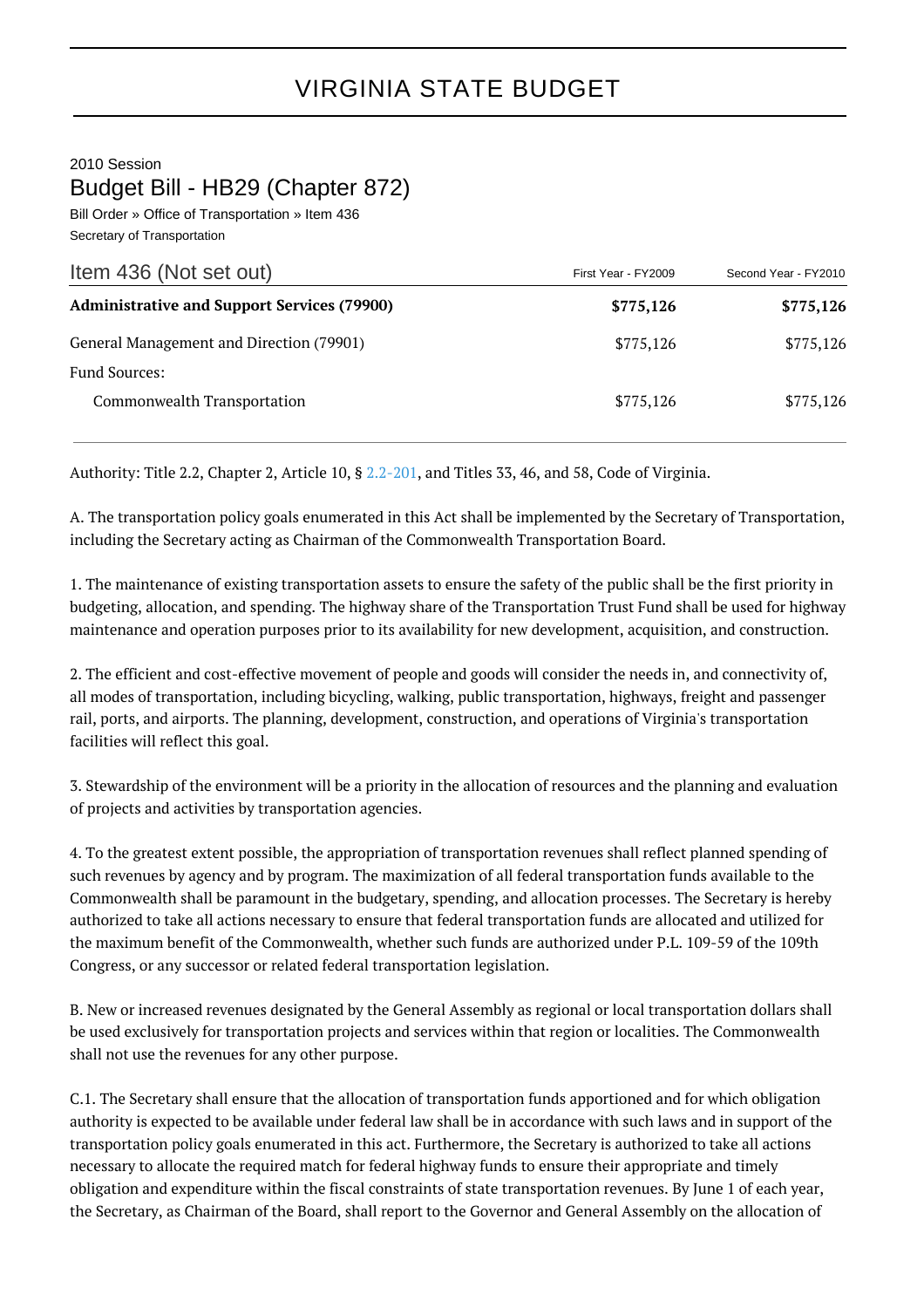such federal transportation funds and the actions taken to provide the required match.

2. Federal funds included in the highway funds distributed pursuant to § [33.1-23.1](http://law.lis.virginia.gov/vacode/33.1-23.1/) B, Code of Virginia, may be distributed to the greatest extent possible to the primary system of state highways and then to the other highway systems taking into consideration the federal eligibility requirements in order to maximize the benefit of the federal funds to the Commonwealth. Such distribution will not change the total amount of funds available to be provided pursuant to § [33.1-23.1](http://law.lis.virginia.gov/vacode/33.1-23.1/) or change the total amount of funding that would otherwise be distributed.

3. Projects funded, in whole or part, from federal funds referred to as congestion mitigation and air quality improvement, shall be selected as directed by the Board. Such funds shall be federally obligated within 24 months of their allocation by the Board and expended within 48 months of such obligation. If the requirements included in this paragraph are not met by such agency or recipient, then the Board shall use such federal funds for any other project eligible under 23 USC 149.

4. Funds apportioned under federal law for the Surface Transportation Program shall be distributed and administered in accordance with federal requirements, including that seven percent that is required to be allocated for public transportation purposes.

5. Funds apportioned under federal law for the Equity Bonus program shall be allocated as required by federal law, including that thirteen percent that is required to be allocated for public transportation purposes. Funds for contract fees paid by the Virginia Railway Express for access to the rights-of-way of CSX Transportation, Norfolk Southern Corporation, and the National Railroad Passenger Corporation shall be allocated from the public transportation's portion of federal Equity Bonus program funds.

6. Notwithstanding paragraph B of this Item, the required matching funds for enhancement projects in addition to Congressionally-designated projects included in any federal appropriation bill are to be provided by the mode, system or recipient of the federal-aid funding.

7.a. Federal funds provided to the National Highway System, Surface Transportation Program, Equity Bonus Program and Congestion Mitigation and Air Quality categories as well as the required State matching funds may be allocated by the Commonwealth Transportation Board for transit purposes under the same rules and conditions authorized by federal law. The Commonwealth Transportation Board, in consultation with the appropriate local and regional entities, may allocate to local and regional public transit operators, for operating and/or capital purposes, state revenues designated by formula for primary, urban, and secondary highways.

b. Federal funds apportioned as the Highway Bridge Program shall be allocated and obligated as required by federal law to eligible projects across the Commonwealth. The Commonwealth Transportation Board shall consider the sufficiency and deficiency ratings of such eligible projects in making their allocations.

8. If a regional area (or areas) of the Commonwealth is determined to be not in compliance with Clean Air Act rules regarding conformity and as a result federal and/or state allocations, apportionments or obligations cannot be used to fund or support transportation projects or programs in that area, such funds may be used to finance demand management, conformity, and congestion mitigation projects to the extent allowed by federal law. Any remaining amount of such allocations, apportionments, or obligations shall be set aside to the extent possible under law for use in that regional area.

9. Appropriations in this act related to federal revenues outlined in this section may be adjusted by the Director, Department of Planning and Budget, upon request from the Secretary of Transportation, as needed to utilize and allocate additional federal funds that may become available.

D. The Secretary may ensure that appropriate action is taken to maintain a minimum cash balance and/or cash reserve in the Highway Maintenance and Operating fund.